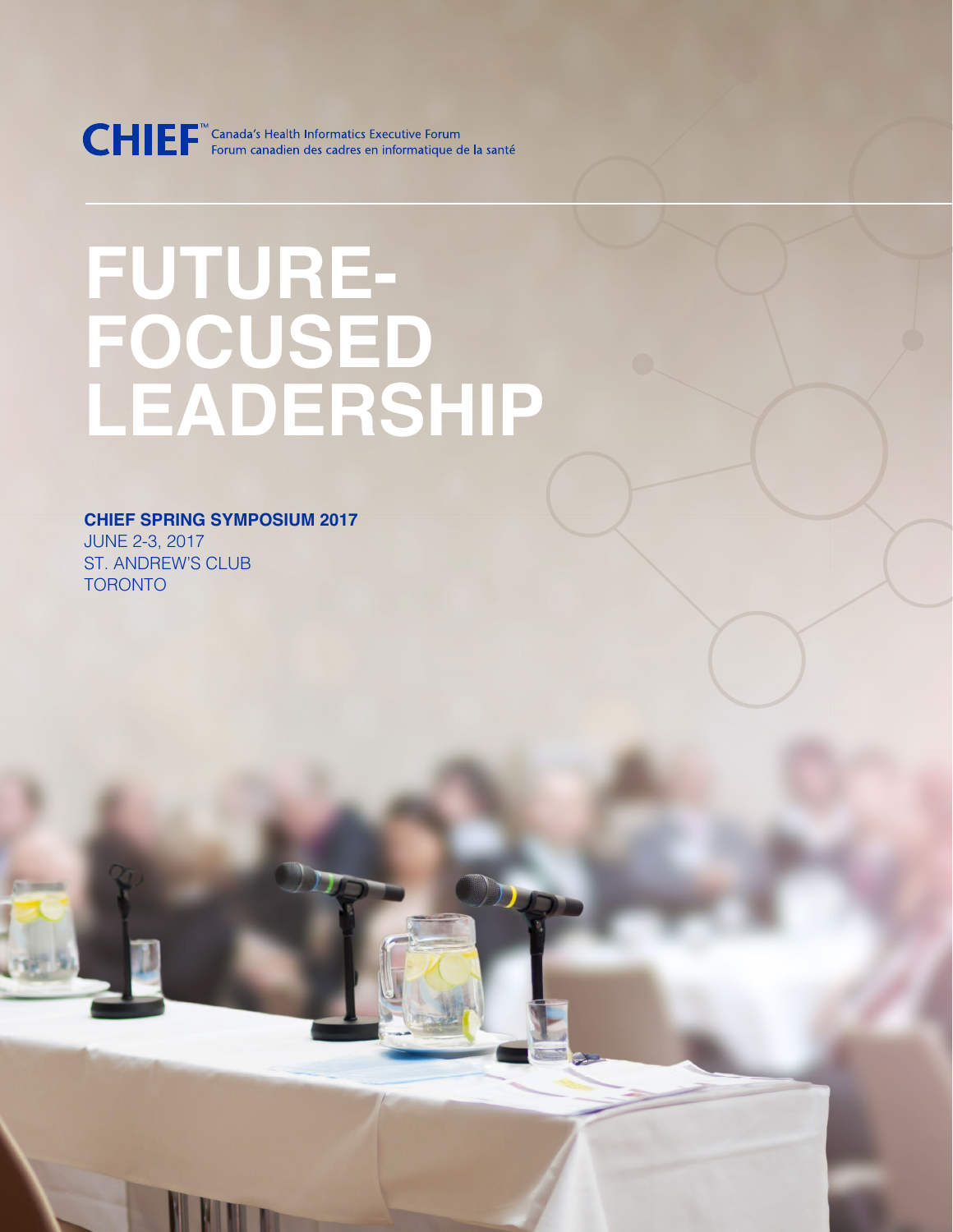

#### FRIDAY, JUNE 3, 2017

| $8:00 - 8:45$ AM  | <b>Registration &amp; Breakfast</b>                                                                                                                                                                                                                                                                                                                                                                                                                                                                                                                                                                                                                                                                            |  |
|-------------------|----------------------------------------------------------------------------------------------------------------------------------------------------------------------------------------------------------------------------------------------------------------------------------------------------------------------------------------------------------------------------------------------------------------------------------------------------------------------------------------------------------------------------------------------------------------------------------------------------------------------------------------------------------------------------------------------------------------|--|
| $8:45 - 9:15$ AM  | Welcome, Agenda Overview, & CHIEF Introductions                                                                                                                                                                                                                                                                                                                                                                                                                                                                                                                                                                                                                                                                |  |
| $9:15 - 10:40$ AM | Transforming Your Organization in the Digital Era                                                                                                                                                                                                                                                                                                                                                                                                                                                                                                                                                                                                                                                              |  |
|                   | Digital health leaders today are challenged to balance the need to manage the<br>current state technology infrastructure, processes, and people while at the same<br>time building a future-focused digital organization that delivers healthcare to more<br>people, in new ways, and outside the walls of traditional healthcare settings. CIO<br>panelists describe their context, challenges, and opportunities. Facilitated plenary<br>discussion brings all CHIEFs into the dialogue.                                                                                                                                                                                                                     |  |
|                   | Panel: Sumon Acharjee, CIO, North York General Hospital; Philip Barker, Vice President,<br>Planning, Informatics & Analytics, Fraser Health; Keltie Jamieson, Senior Director &<br>CIO, Information Management & Technology, Nova Scotia Health Authority; Sarah<br>Muttitt, CIO, Sick Kids Hospital; Sime Pavlovic, CIO, Niagara Health System                                                                                                                                                                                                                                                                                                                                                                |  |
| 10:40 - 11:00 AM  | Networking Break                                                                                                                                                                                                                                                                                                                                                                                                                                                                                                                                                                                                                                                                                               |  |
| 11:00 - 12:00 PM  | Digital Health Leadership in Canada: Closing the Gap                                                                                                                                                                                                                                                                                                                                                                                                                                                                                                                                                                                                                                                           |  |
|                   | Today's complex healthcare challenges require strong leadership capabilities<br>and skills. Financial constraints are a constant, yet many of the most difficult<br>challenges our industry faces are first and foremost a leadership challenge (rather<br>than financial). There is a great deal of iterative work, yet a great need for more<br>substantial change to drive progress. Across the country, our current talent pool<br>may be too thin. During this facilitated plenary discussion CHIEFs will identify<br>the current gaps, aim to identify the falldown points in leadership training and<br>skill development, and discuss how to close the gap to enable greater system<br>transformation. |  |
| 12:00 - 1:00 PM   | Luncheon                                                                                                                                                                                                                                                                                                                                                                                                                                                                                                                                                                                                                                                                                                       |  |
| $1:00 - 2:00$ PM  | Building a Future-Focused Provincial Strategy for IM, Data, and Analytics                                                                                                                                                                                                                                                                                                                                                                                                                                                                                                                                                                                                                                      |  |
|                   | Across Canada, government faces complex challenges and great opportunities in<br>the development of information management strategy and policies that will empower<br>healthcare transformation. This session engages CHIEF leaders in a direct dialogue<br>with Ontario Ministry of Health and Long-Term Care to discuss and prioritize<br>foundational elements of future-focused strategy for information management, data,<br>and analytics. This plenary session will engage all CHIEFs in facilitated dialogue<br>centred on current state stakeholders need and observed barriers to achieving<br>future state.                                                                                         |  |
|                   | Speakers: Eric Sutherland, Director, Information Management Strategy and Policy,<br>Health System Information Management Division, Ministry of Health and Long-Term<br>Care; Michael Hillmer, Executive Director, Information Management, Data, and<br>Analytics, Health System Information Management Division, Ministry of Health and<br>Long-Term Care                                                                                                                                                                                                                                                                                                                                                      |  |
| 2:00 - 2:30 PM    | Networking Break                                                                                                                                                                                                                                                                                                                                                                                                                                                                                                                                                                                                                                                                                               |  |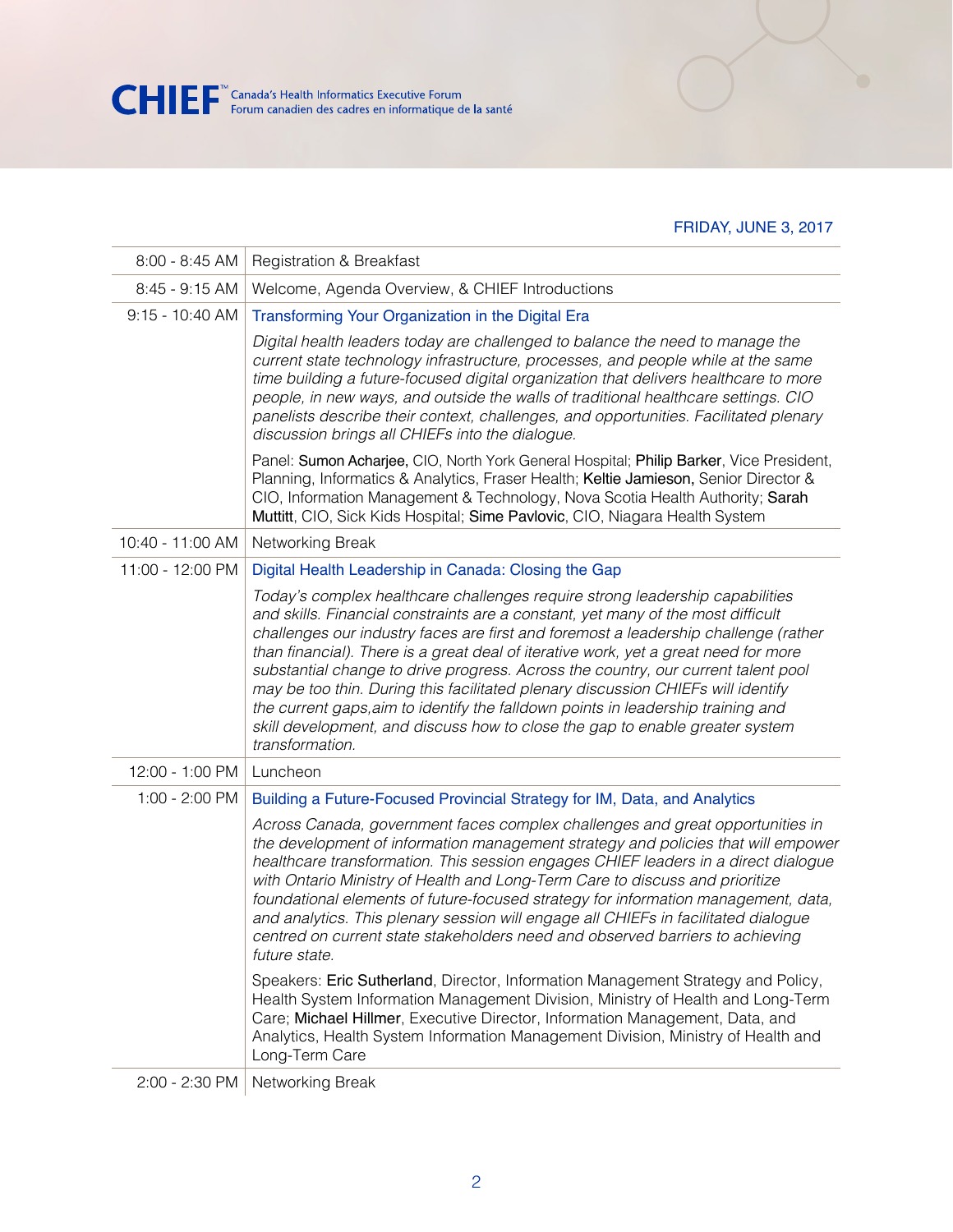## FRIDAY, JUNE 3, 2017

|         | 2:30 - 3:30 PM   Facilitated break-out sessions will engage CHIEFs in dialogue to:<br>Characterize key opportunities and challenges                                                                                    |
|---------|------------------------------------------------------------------------------------------------------------------------------------------------------------------------------------------------------------------------|
|         | Identify relevant national work and potential points of leverage<br>Discuss assumptions and consider intended/unintended consequences                                                                                  |
|         | Consider how strategy and policy levers might shape, change, and empower<br>digital health business priorities                                                                                                         |
|         | Identify how CHIEF and key stakeholders might align to support key priorities<br>identified during discussion                                                                                                          |
|         | 3:30 - 4:00 PM   Plenary & Prioritization: IM, Data, and Analytics                                                                                                                                                     |
|         | CHIEFs will hear summaries of break-out discussions, prioritize key areas to<br>be addressed provincially and nationally, and identify next steps for continued<br>progress and leadership in IM, Data, and Analytics. |
| 4:00 PM | Closing Remarks, Announcements and Adjournment                                                                                                                                                                         |
|         | 5:00 - 8:00 PM   Reception and Dinner at Montecito, 299 Adelaide Street West                                                                                                                                           |

## SATURDAY, JUNE 4, 2017

| $8:00 - 8:40$ AM  | <b>Breakfast</b>                                                                                                                                                                                                                                                                                                                                                                                                                                                                                                                                                                                                                                                                                                                                                                                                                             |  |
|-------------------|----------------------------------------------------------------------------------------------------------------------------------------------------------------------------------------------------------------------------------------------------------------------------------------------------------------------------------------------------------------------------------------------------------------------------------------------------------------------------------------------------------------------------------------------------------------------------------------------------------------------------------------------------------------------------------------------------------------------------------------------------------------------------------------------------------------------------------------------|--|
| $8:40 - 8:50$ AM  | Welcome, Introduction, and Agenda Overview                                                                                                                                                                                                                                                                                                                                                                                                                                                                                                                                                                                                                                                                                                                                                                                                   |  |
| $8:50 - 9:30$ AM  | Putting Consumer eHealth on the Map: Scars and Successes                                                                                                                                                                                                                                                                                                                                                                                                                                                                                                                                                                                                                                                                                                                                                                                     |  |
|                   | 'Consumer engagement' is all the rage in healthcare today, but it wasn't always<br>so. Just a few years ago, it was considered suspect, threatening, or at best,<br>irrelevant. Lygeia will share her personal experience in catalyzing massive<br>changes in attitudes and investments regarding consumers and their role in<br>health and healthcare in the US. She will address the questions, 'What's the role<br>of technology? In the US, what flopped, what worked, and what can Canada learn<br>from its neighbors to the South?'                                                                                                                                                                                                                                                                                                    |  |
|                   | Speaker: Lygeia Ricciardi, President, Clear Voice Consulting                                                                                                                                                                                                                                                                                                                                                                                                                                                                                                                                                                                                                                                                                                                                                                                 |  |
|                   |                                                                                                                                                                                                                                                                                                                                                                                                                                                                                                                                                                                                                                                                                                                                                                                                                                              |  |
| $9:30 - 10:30$ AM | <b>Consumer Health: Sketching Your Roadmap</b>                                                                                                                                                                                                                                                                                                                                                                                                                                                                                                                                                                                                                                                                                                                                                                                               |  |
|                   | In breakout sessions, CHIEFs will begin to develop the framework for a CHIEF<br>Consumer Health Playbook as a collaboratively-developed resource for leaders<br>in the public and private sectors relating to consumer engagement in health via<br>digital technology. It will contain guiding principles, concrete strategies and tactics,<br>and options for tailoring approaches to reach diverse consumer communities that<br>may be implemented by organizations across Canada. The playbook will identify<br>and address key issues and constraints, and will include an "X by Y" framework<br>to encourage and support advocacy and accountability. Join one of the following<br>facilitated brainstorm sessions: 1. Consumer health guiding principles, or; 2.<br>Strategies and tactics, or; 3. Engaging diverse consumer segments. |  |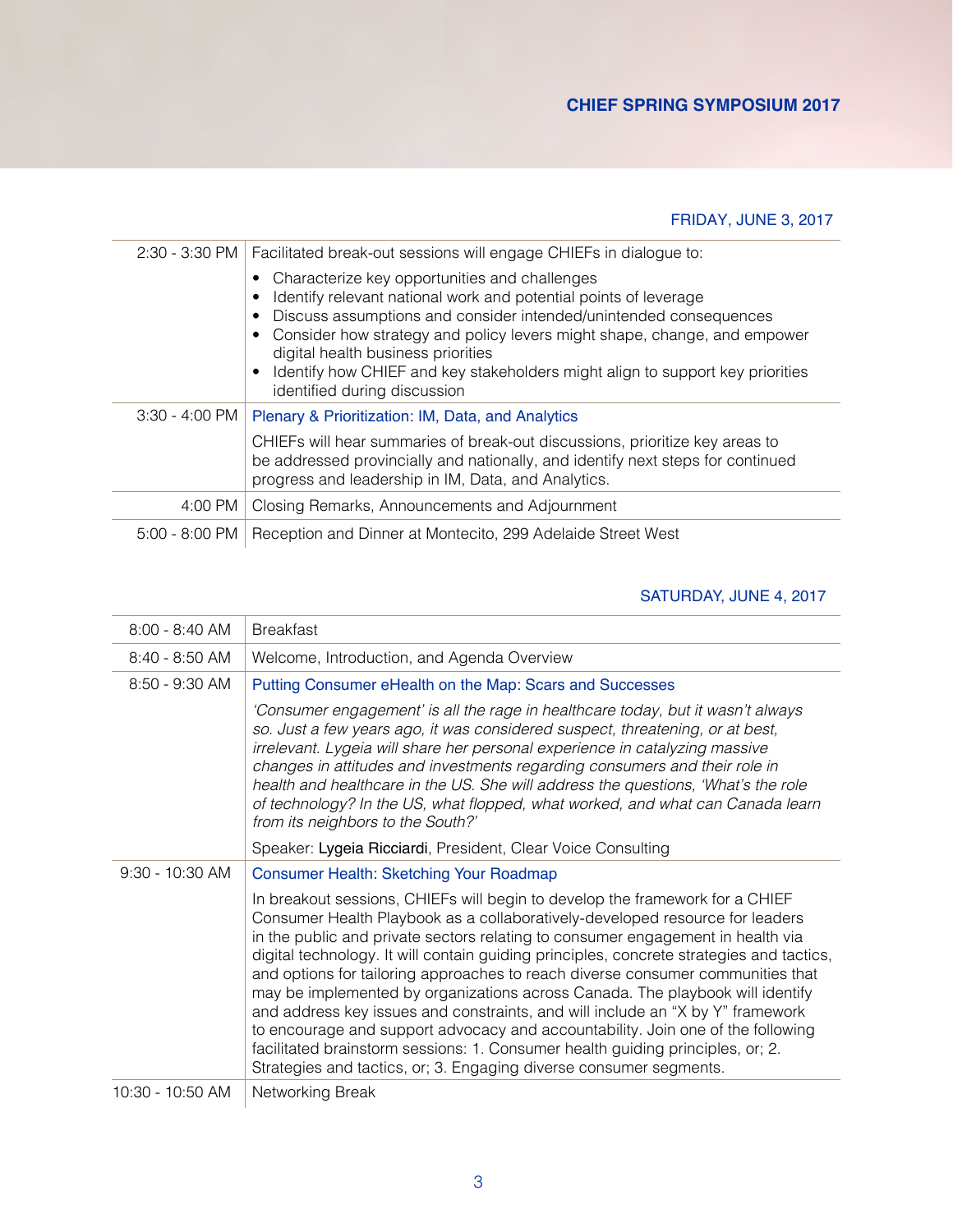

SATURDAY, JUNE 4, 2017

|                  | 10:50 - 12:15 pm   Consumer Health: Sharing and Refining the Plan                                                                                                                                                                                                                                                                                                                                                                                                                                                                                                                    |  |  |
|------------------|--------------------------------------------------------------------------------------------------------------------------------------------------------------------------------------------------------------------------------------------------------------------------------------------------------------------------------------------------------------------------------------------------------------------------------------------------------------------------------------------------------------------------------------------------------------------------------------|--|--|
|                  | Breakout groups share their discussion and insights, followed by plenary dialogue<br>and discussion to identify areas of emphasis, omissions, points of agreement,<br>and disagreement. CHIEFs will identify a shared set of key issues or potential<br>roadblocks and ways to address them. A consolidated set of notes (the draft<br>"playbook") will be assembled following the meeting and distributed for feedback<br>and validation. The final deliverable will be shared with all CHIEFs and published<br>digitally as a resource for digital health professionals in Canada. |  |  |
| 12:15 - 1:15 pm  | Luncheon                                                                                                                                                                                                                                                                                                                                                                                                                                                                                                                                                                             |  |  |
|                  | 1:15 - 2:30   Keynote: Leading Business Transformation                                                                                                                                                                                                                                                                                                                                                                                                                                                                                                                               |  |  |
|                  | John Mozas shares his unique experiences leading business transformation and<br>innovation in digital services across multiple industries: supermarket & grocery,<br>executive healthcare, and digital health startup.                                                                                                                                                                                                                                                                                                                                                               |  |  |
|                  | Speaker: John Mozas, Healthcare Executive & Co-Founder, Right Health                                                                                                                                                                                                                                                                                                                                                                                                                                                                                                                 |  |  |
| $2:30 - 3:00$ PM | Closing Remarks, Announcements and Adjournment                                                                                                                                                                                                                                                                                                                                                                                                                                                                                                                                       |  |  |
|                  | Call for CHIEF Advisory Committee members and discussion of themes and ideas<br>for Fall Symposium 2017                                                                                                                                                                                                                                                                                                                                                                                                                                                                              |  |  |

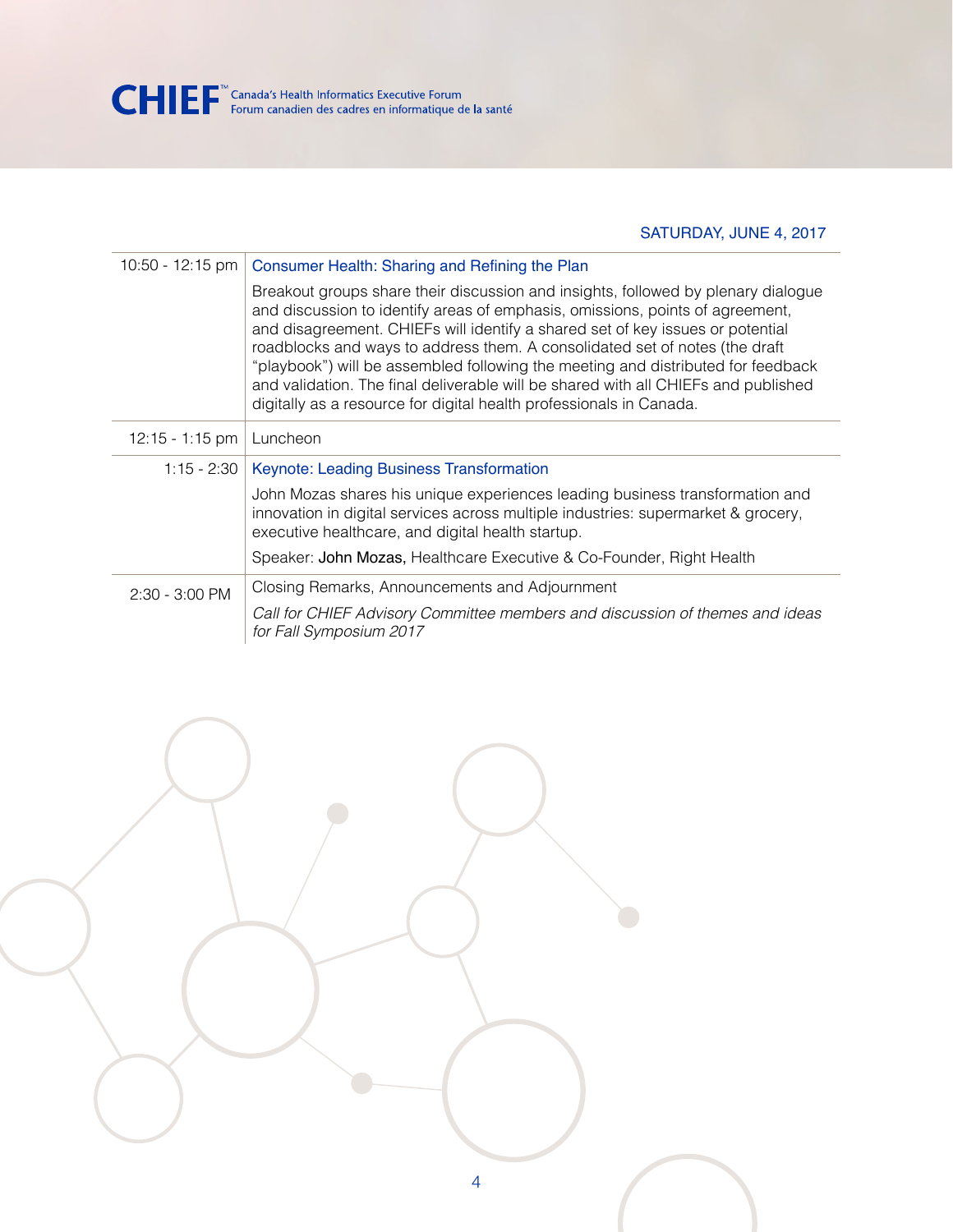### **CHIEF SPRING SYMPOSIUM 2017**

#### SPEAKER AND PANELIST BIOGRAPHIES

Sumon Acharjee, Chief Information Officer, North York General Hospital Sumon has 20+ years' experience in planning, developing, and implementing cutting-edge information solutions in a diverse variety of industries in the U.S. and Canada. As a highly successful leader in Information Technology, he fully comprehends the strategic importance of technology and innovation and has merged disparate technologies and personnel into team-centred units with expertise in motivation, cross-functional team development, innovation, and retention of industry professionals.

Philip Barker, Vice President, Planning, Informatics & Analytics, Fraser Health Philip provides executive leadership to a portfolio of services focused on enabling change, transformation and on improving health service quality and system performance. These services include Corporate Planning, Strategic Transformation, Health Care Information Systems, Health & Business Analytics, Corporate IMIT Services, and Information Privacy/Security. He is also the executive customer liaison for Laboratory Services, Medical Imaging, Biomedical Engineering, Health Information Management and Integrated Protection Services. Philip has led health care improvement initiatives that capitalize on sound information management/technology investments, service redesign and technology enabled transformation. Philip has a Master of Health Services Administration and a BSc (Pharmacology) from the University of Alberta Faculty of Medicine and Public Health. He holds Certified Health Executive designation from the Canadian College of Health Leaders.

Michael Hillmer, Executive Director, Information Management, Data, and Analytics, Health System Information Management Division, Ministry of Health and Long-Term Care Michael Hillmer has been part of the Ontario Public Service since 2007 and is responsible for ensuring the data and analytic needs of the health system are met while maintaining a robust privacy framework. Ultimately, his portfolio is responsible for delivering insights into the hands of decision-makers. Michael's academic background includes graduate degrees from the University of Toronto, and a BSc from Carleton University. He is an Assistant Professor at the University of Toronto Institute of Health Policy, Management and Evaluation, where he focuses on knowledge translation.



Keltie Jamieson, Senior Director & CIO, Information Management & Technology, Nova Scotia Health Authority Keltie Jamieson leads both the IT teams specializing in clinical informatics and clinical applications as well as health information services/health information management team. Prior to joining Nova Scotia Health Authority, Keltie spent more than a decade in Alberta where she worked with Canadian EMR vendor and Alberta Health Services, where she held progressive leadership positions within clinical informatics and information technology. Keltie is passionate about using technology and clinical applications to support quality care transformation and improved patient outcomes. She was the former chair of the Canada Health Infoway Lab Standards Collaborative Working Group. She has also held a number of volunteer positions with COACH, Canada Health Infoway and HIMSS and has completed a Master in Leadership (Royal Roads University) and CHE designation.

John Mozas, Healthcare Executive & Co-Founder, Right Health John co-founded Right Health in 2016 with the vision of enhancing the way medicine is delivered in Canada. Right Health has partnered with physicians and providers to create a consumer-facing portal and app for easy patient access to virtual care. John is former President and CEO of Medcan where he helped grow the organization from 30 employees to 350, becoming the largest Executive Health provider in North America with partnerships that include Johns Hopkins International. John has also led industry digital transformation outside of healthcare as one of the cofounders of Grocery Gateway.



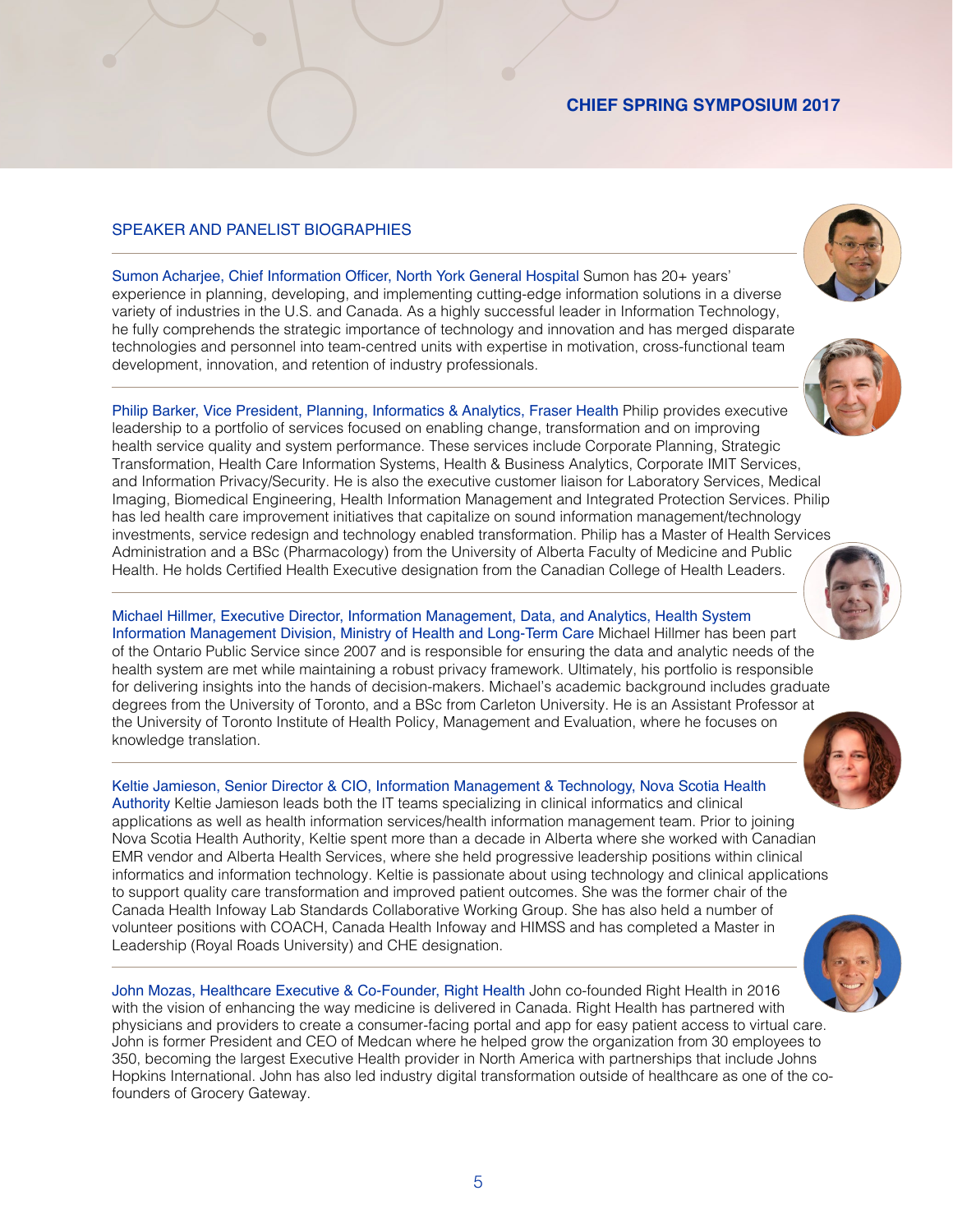

#### SPEAKER AND PANELIST BIOGRAPHIES



Sarah Muttitt, Vice President, Information Management & Technology and Chief Information Officer, The Hospital for Sick Children Dr. Muttitt has successfully led large-scale health-care transformation and information technology initiatives both in Canada and Asia. Dr. Muttitt has provided leadership for telehealth initiatives across Canada and served as Vice President, Innovation and Adoption at Canada Health Infoway. From 2007-2012, she was the Chief Information Officer of the Ministry of Health (MOH) in Singapore, responsible for the development and delivery of a national healthcare IT strategy in support of the MOH key priorities. This included the implementation of Singapore's National Electronic Health Record and supporting services such as Enterprise Architecture, Standards, Identity and Security, and Clinical Informatics. Her work expanded to include Community Hospital and GP EMR implementation and Consumer Health for telehealth, personal health management and national call centre services.

Sime Pavlovic, Chief Information Officer, Niagara Health System Sime Pavlovic is the CIO of the Niagara Health System (NHS). He is responsible for the Information, Communications, and Technology strategy and implementation within the regional hospitals. Prior to joining NHS, Sime had various roles as a strategic, client – focused leader with a track record of measureable success directing and planning the execution of highpriority healthcare and information technology initiatives for the private and public sectors including Ministry of Health, Ministry of Government Service and eHealth Ontario.

Eric Sutherland, Director, Information Management Strategy and Policy, Health System Information Management Division, Ministry of Health and Long-Term Care Eric is a Data Strategist with a passion for enabling trusted insight through implementation of leading information management practices and linking enterprise strategy to practical solutions with business, technology, and data partners. He recently joined the Ministry of Health and Long-Term Care after 20 years at a major Financial Institution where he was accountable for a myriad of roles across Finance, Risk, and Treasury. Since joining the Ministry, he has been listening to understand how to further unlock the value of information while navigating the waters of government, privacy, and personal health information. Eric holds a B.Math. & M.Math. (U. of Waterloo), is completing a MPA (U. of Liverpool), and teaches Managing Big Data and Predictive Analytics through Universoty of Toronto School of Continuing Studies.

Lygeia Ricciardi President, Clear Voice Consulting. Lygeia Ricciardi is an industry expert in consumer engagement and digital health. As the president of Clear Voice Consulting, she helps clients succeed in engaging consumers more effectively in their health via digital tools and services. Previously, Lygeia established and directed the Office of Consumer eHealth at the Office of the National Coordinator for Health IT (ONC) in the US federal government. She has been named among the most influential women in Health IT, and has been featured by the *Wall Street Journal*, National Public Radio, and C-SPAN.



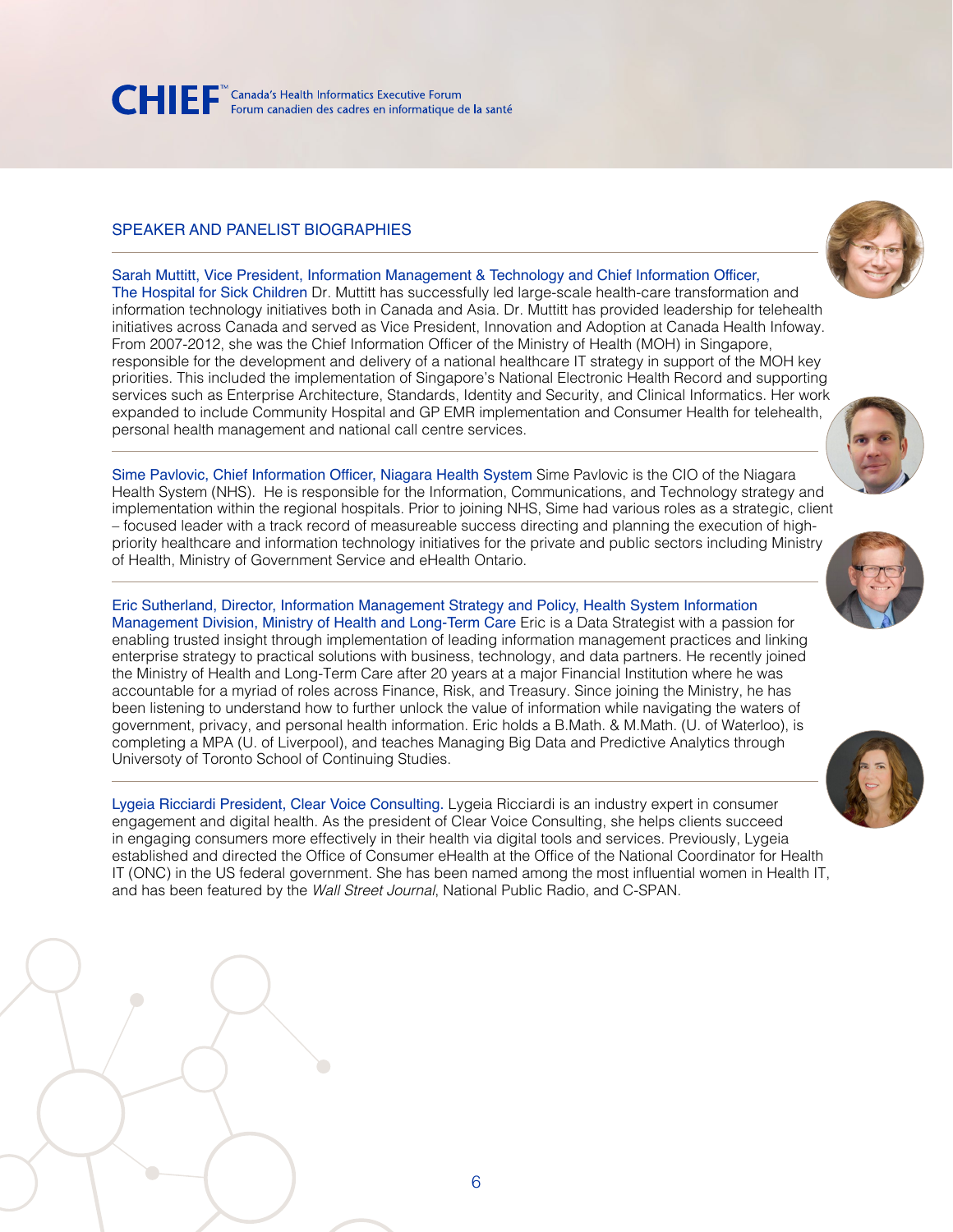## **CHIEF SPRING SYMPOSIUM 2017**

| <b>NOTES</b> |  |
|--------------|--|
|              |  |
|              |  |
|              |  |
|              |  |
|              |  |
|              |  |
|              |  |
|              |  |
|              |  |
|              |  |
|              |  |
|              |  |
|              |  |
|              |  |
|              |  |
|              |  |
|              |  |
|              |  |
|              |  |
|              |  |
|              |  |
|              |  |
|              |  |
|              |  |
|              |  |
|              |  |
|              |  |
|              |  |
|              |  |
|              |  |
|              |  |
|              |  |
|              |  |